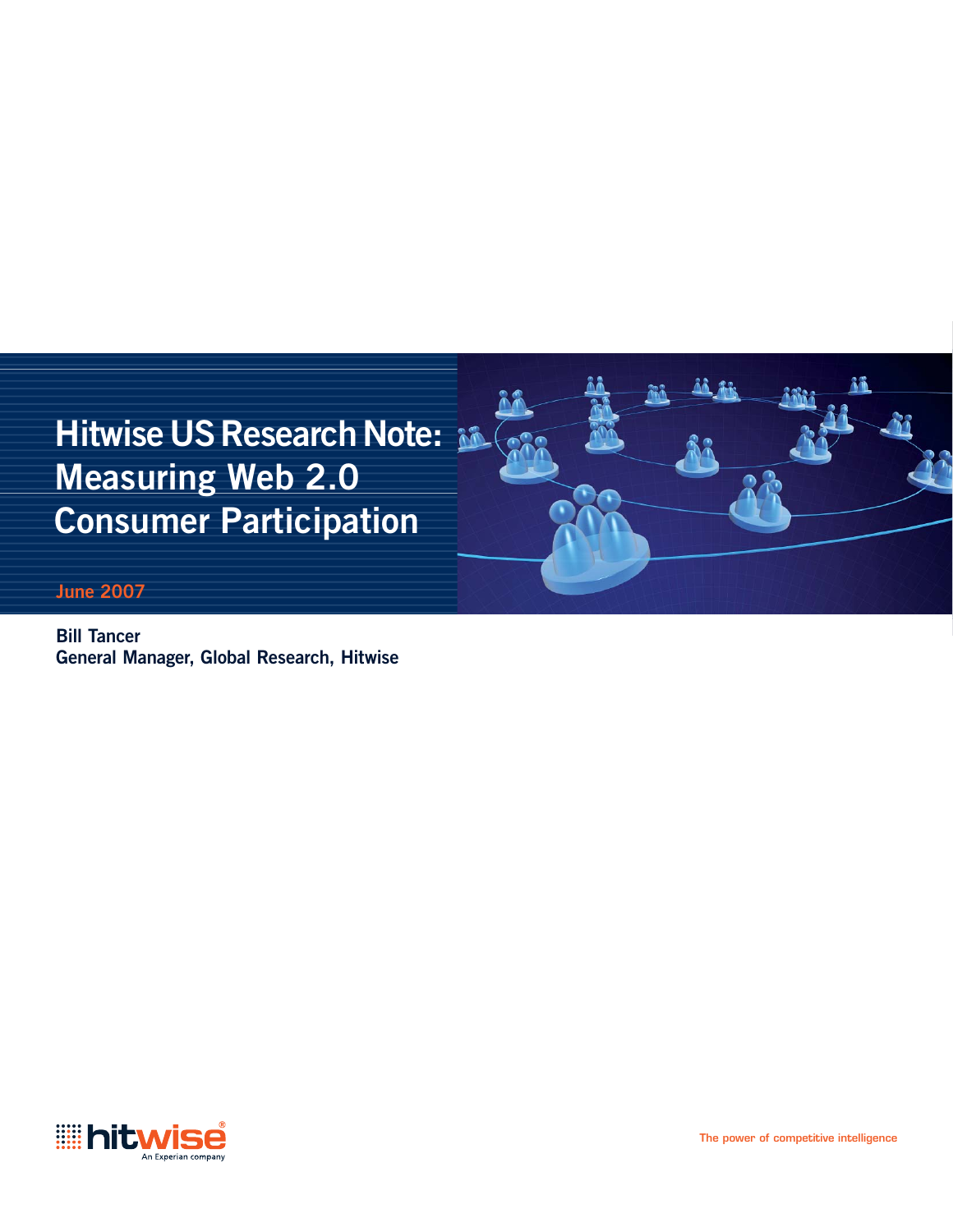# **1**

## **The Growth of Web 2.0 Sites**

The amount of user content available on the web is staggering. Wikipedia has surpassed five million entries. In 2006, YouTube announced that it had served over 100 million video clips per day. With such an explosion of user-generated entries, photos and videos proliferating on the web, it appears that Web 2.0 is officially mainstream. Hitwise data gathered specifically for this note might indicate that actual participatory online visits, in general, amount to a very small percentage of overall visits to these new websites.



There is no arguing that websites encourage user participation through social networking and content generation. Over the last two years, market share of U.S. visits to the top 20 participatory websites has grown from 3% of all U.S. Internet visits for the week ending June 18, 2005 to over 15.5% for the week ending June 16, 2007; a growth rate of 416%. How much of this growth is attributable to the act of uploading user content versus viewing that same content?

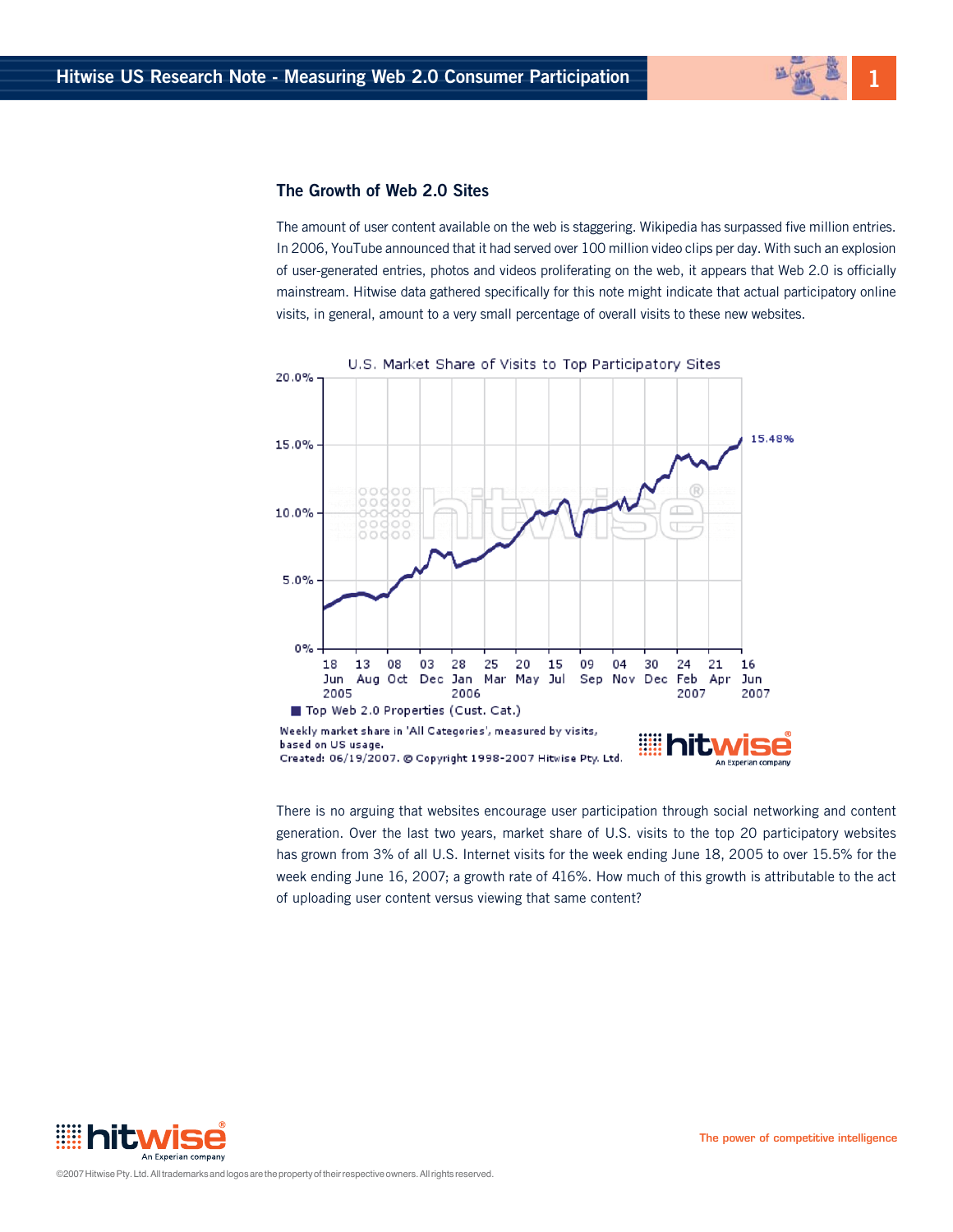# **2**

### **Death of the 80/20 Rule**

In the late 1800s economist Vilfredo Pareto developed a principle now commonly known as the 80/20 rule, which in a business application states that 80% of output is attributable to 20% of resources or 80% of sales come from top 20% of clients. In the computer age that rule was amended to the 90/10 rule that stated that 90% of computer execution time of a computer program is attributable to 10% of that program's code. In the age of the participatory web, that rule may be further refined with what has been termed the 1% rule.

The 1% rule states that 1% of Internet users are creating user-generated content, 19% of users are interacting with that content, while 80% simply view that content as they might static Web 1.0 content. Leveraging custom analysis through Hitwise Conversions, we measured interaction visits for three websites for the month of May 2007; visits where videos were uploaded to YouTube, visits where photos were uploaded to Flickr and visits where users edited a Wikipedia entry.



#### **Percentage Participatory U.S. Visits Compared to All Website Visits – May 2007**

In the case of YouTube and Flickr, the percentage of participatory visits (video and photo uploads respectively) fall well below the expected 1%, while Wikipedia entry visits compared with website visits reached an impressive 4.38%. The disparity between YouTube, Flickr and Wikipedia could be explained by the technical barrier of participation. YouTube and Flickr require some technical sophistication on behalf of the consumer (creating the video or photos, transferring the files to a computer, uploading the files to their respective websites) while Wikipedia edits require a simple mouse-click and text entry. The data gathered to-date through Hitwise Conversions indicate that the 1% rule may be open to further revision dependant on consumer sophistication and the ease of participation.

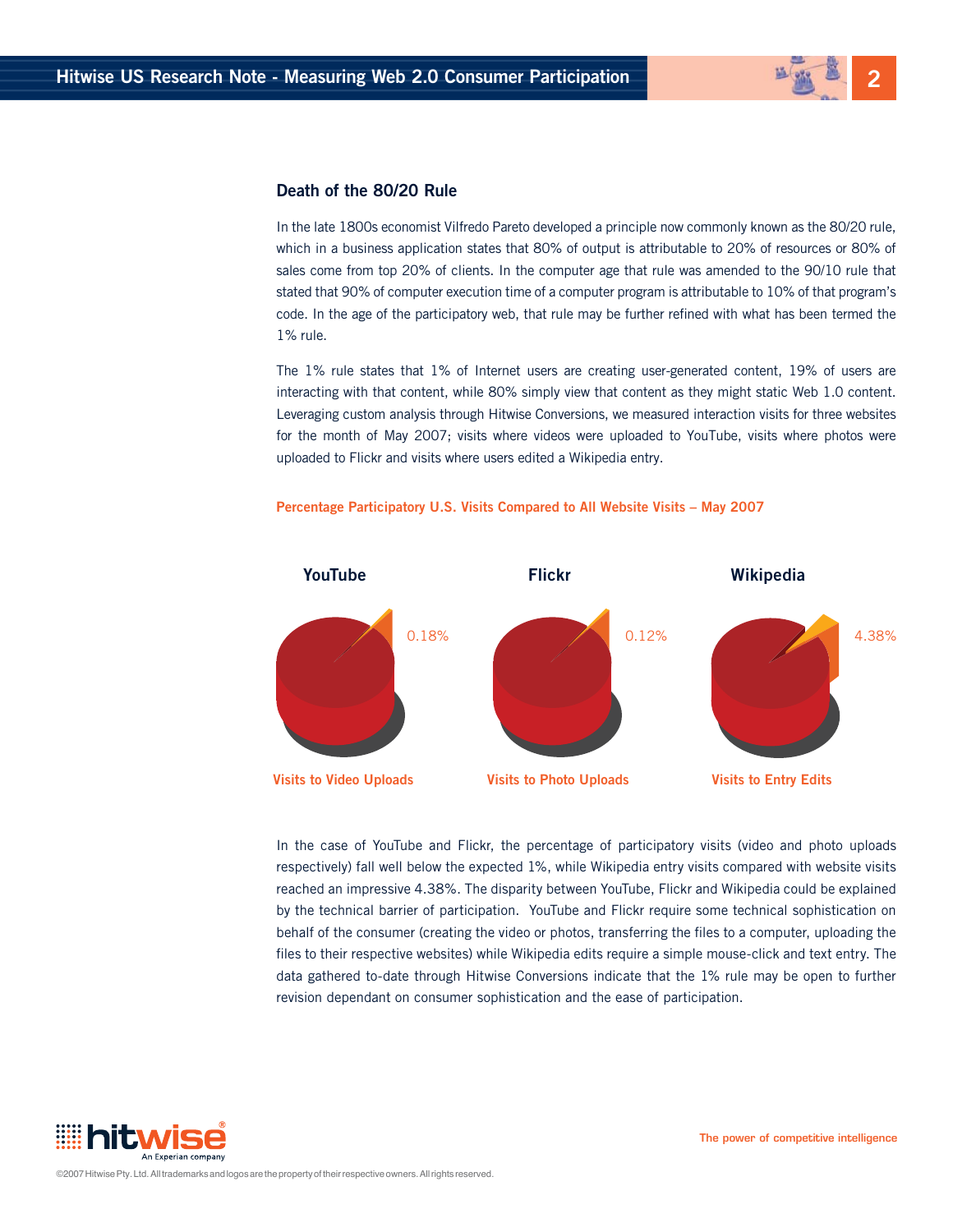

#### **Demographics of the Participator**

Exactly who are these Web 2.0 participators? Hitwise Conversions provides us with a variety of demographic statistics for the above participatory visits, including age, gender and income levels as well as lifestyle data through the Claritas PRIZM NE segmentation. For all three websites, participators skewed male; 60% of Wikipedia entries and 55% of YouTube videos were "man"-made.

The age breakdown for Wikipedia edits confirms the adage that the old are in fact, educating the young when it comes to communal encyclopedias; 53.6% of visitors editing Wikipedia entries were over the age of 45 while 47.7% of visitors to Wikipedia were below the age of 35. Over 77% of Wikipedia editors had household incomes less than \$60,000 per year. Taken in conjunction with the age statistics it is possible that a key Wikipedia editorial segment is in fact retired (older, fixed income).

#### **Takeaways for the Online Marketer**

Web 2.0 sites are growing at an impressive clip. The category should be monitored as a potential branding and acquisition channel. However, visit and demographic metrics reveal that participation in Web 2.0 sites is still nascent. Early adoption should be more prevalent in those websites with limited technology barriers to participation, such as those limited to simple textual edits (Wikipedia, blogs, and MySpace profiles). Adoption, in the form of participation, will be much slower amongst video uploading websites.

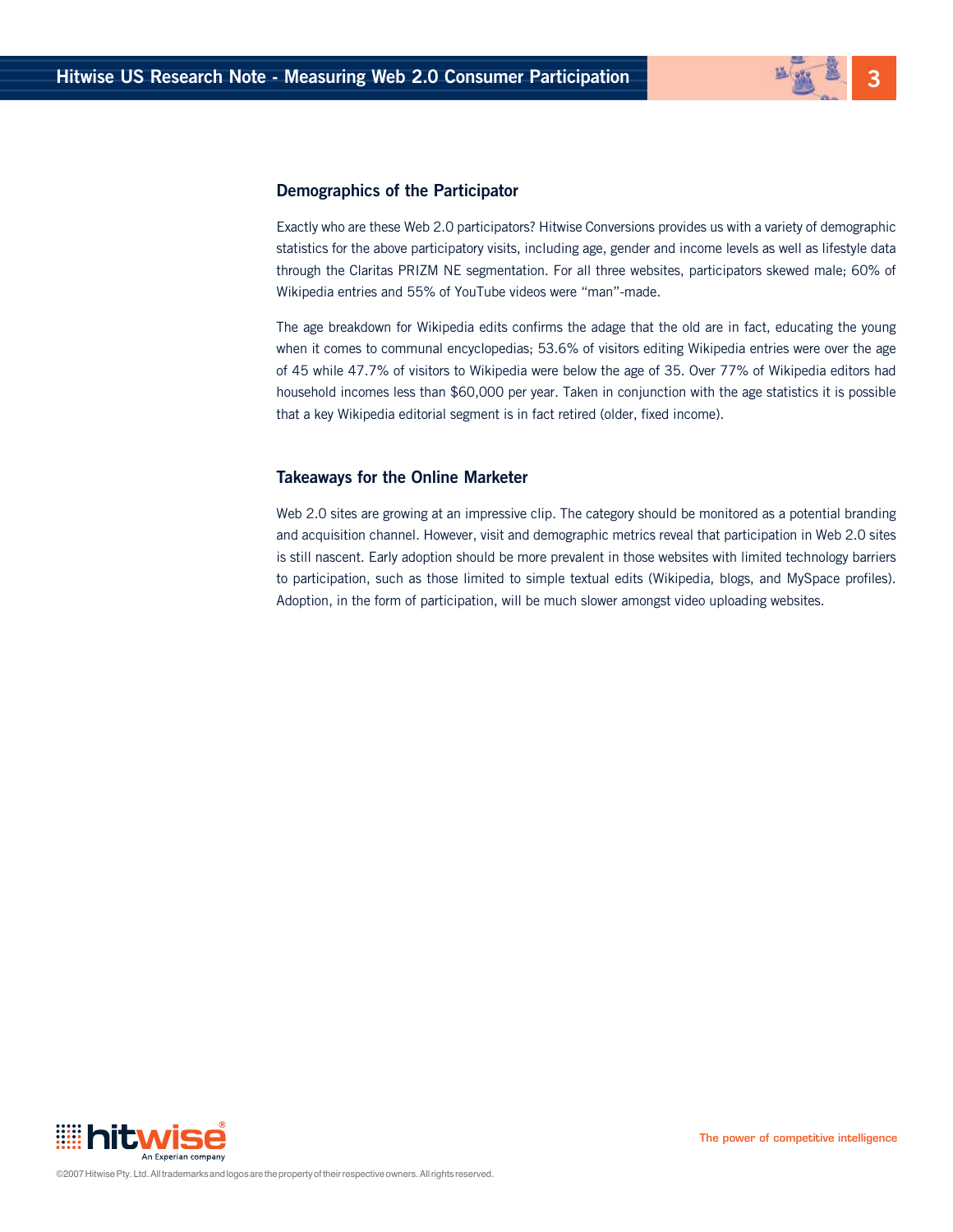

#### **Terms Used in this Report**

Hitwise provides clients with various metrics for analyzing competitive activity. Hitwise defines these metrics in conjunction with the industry standard definitions published by the US Internet Advertising Bureau's Media Measurement Task Force on 'Metrics and Methodology.' The IAB's Media Measurement Task Force has published guidelines for the comparative measurement of website usage:

**User Visit:** A series of page requests by a visitor without 30 consecutive minutes of inactivity, identified by a collection of page requests from a unique identifier.

**Market Share**: The percentage of all visits or page requests to a particular online market sector that is received by the individual website.

All Sites: Includes all websites visited by US Internet users across all 160+ Hitwise categories except Adult, ISPs and Ad Servers.

#### **Terms Used in this Report**

For further updates on the strength of your brand online or on how your website compares against competitors, please contact: Robert Schatzel: 212-380-2908 or robert.schatzel@hitwise.com



#### **About the Author: Bill Tancer**

Bill Tancer is the General Manager, Global Research at Hitwise. Bill brings 12+ years of marketing, market research and corporate strategy experience to Hitwise. As the GM for Global Research, Bill leads a team of research analysts in the U.S., U.K., and Australia, providing cutting-edge research and insight into online consumer behavior and the application of online competitive intelligence.

Bill's analysis of the online landscape has been quoted extensively in the press, including the Wall Street Journal, New York Times, USA Today, Business Week, Forbes Online and CNN Money. He is a frequent guest on CNBC, and has also been interviewed on MSNBC, NPR, Dow Jones Marketwatch, CNN Radio and CBS Radio. Bill speaks frequently at industry events. Most recently, he's appeared as a keynote and main agenda speaker at events such as Web 2.0 EXPO, J.P. Morgan Global Internet Conference, Columbia Business School Innovative Marketing Conference, Shop.org, Search Engine Strategies, E-tail, Ad:tech and PhoCusWright.

Additionally, he is the author of the weekly Time.com column entitled "The Science of Search."

Prior to joining Hitwise, Bill has led market research and strategy teams at LookSmart, Zaplet, NBC Internet and Pacific Bell Internet Services. Bill has also covered the Internet sector for Gartner Group as a senior technology marketplace consultant.

Bill has a Bachelors of Science degree from the University of Florida in Quantitative Management and a Juris Doctorate degree from the Walter F. George School of Law, Mercer University.